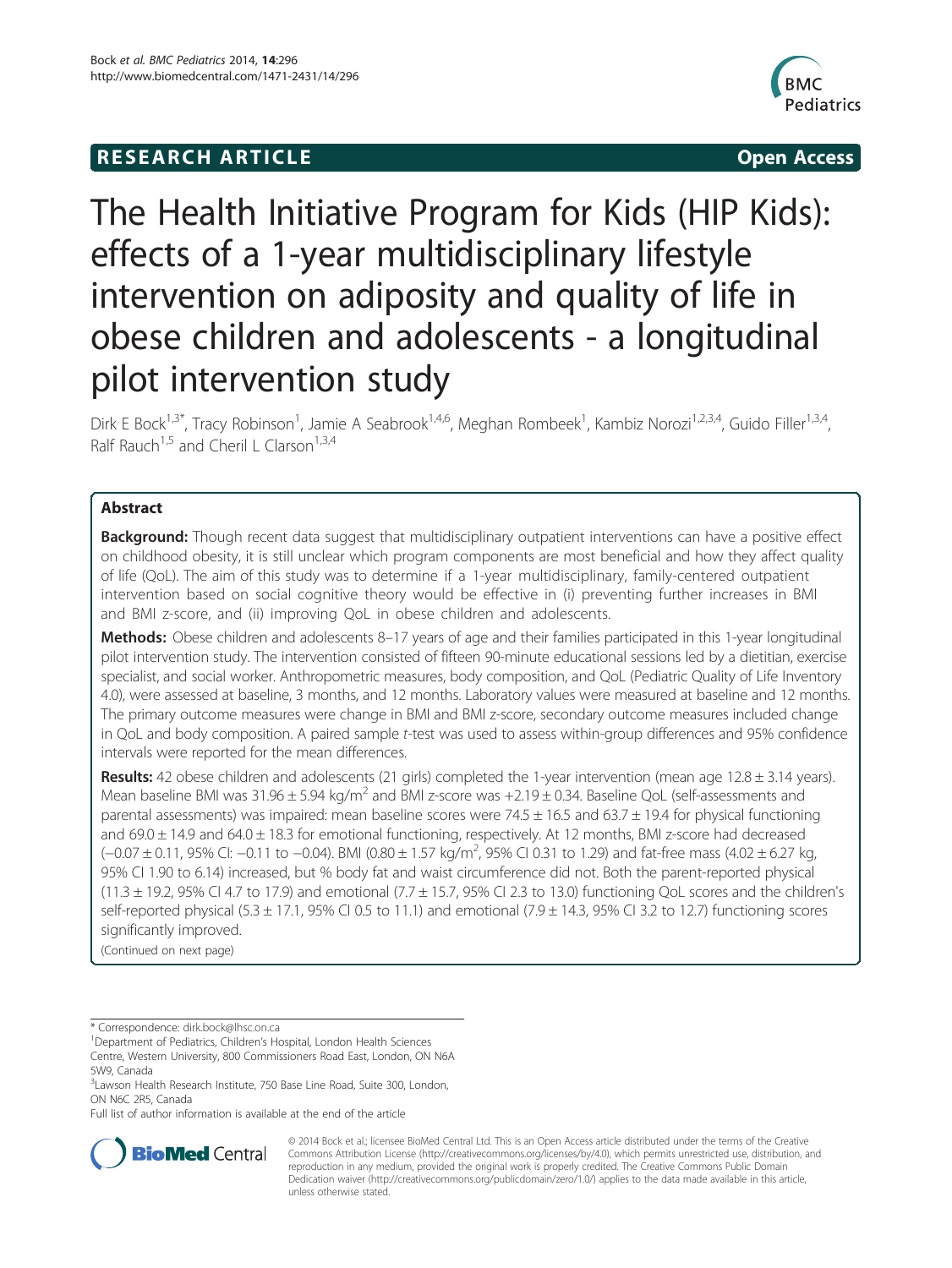#### (Continued from previous page)

Conclusions: Following a 1-year intervention, the participants' BMI z-scores and QoL improved, while other adiposity-related measures of body composition remained unchanged.

Trial registration: UMIN Clinical Trials Registry [UMIN000015622.](https://upload.umin.ac.jp/cgi-open-bin/ctr/ctr.cgi?function=search&action=input&language=E)

Keywords: Obesity, Overweight, Behavior modification, Family-centered, BMI z-score, Nutrition, Pediatric, Outpatient, Childhood, Youth

## Background

The rate of childhood obesity in North America has more than tripled over the past 30 years: approximately 32% of North American children are now overweight and between 11.7% and 16.9% are obese [[1,2](#page-7-0)]. Many major physical and psychological comorbidities are associated with childhood obesity, including hypertension, dyslipidemia, impaired glucose tolerance, obstructive sleep apnea, and depression [\[3](#page-7-0)-[5](#page-7-0)]. Studies have also shown that quality of life (QoL) in this population is impaired [\[6,7](#page-7-0)]. Moreover, the majority of those obese during adolescence remain so through adulthood, and this adverse metabolic profile results in sequelae that impose major health and economic challenges on both the individual and society [\[8,9\]](#page-7-0).

Studies implementing a comprehensive set of multidisciplinary lifestyle interventions that focus on the whole family and incorporate changes in diet, physical activity, and behavior have been found to reduce the degree of obesity in affected children [[10-](#page-7-0)[12\]](#page-8-0). Nevertheless, the availability and accessibility of such interventions is limited, particularly at a community level, and their effects vary substantially, depending on the design of the intervention, the participants' age, the level of parental involvement, and other factors [\[10\]](#page-7-0).

In 2008, the Provincial Council for Children's Health (PCCH) in Ontario, Canada, identified a severe lack of comprehensive secondary and tertiary care treatment programs for children and adolescents with moderate or severe obesity-related morbidities and for those who had been unsuccessful with primary care management. In their proposed framework, the PCCH suggested comparing an interventional model incorporating structure and resources for effective secondary and tertiary care interventions with the anticipated long-term health consequences and related health care costs associated with not providing such an intervention [PCCH Expert Panel for Child and Youth Overweight and Obesity, Provincial Council for Maternal and Child Health. A Proposed Service Delivery Framework for Healthy Weights for Children and Youth across the Continuum of Care: Toronto, 2008 - unpublished data].

The Health Initiative Program for Kids (HIP Kids) was developed both to address this report and to create such an intervention in southwestern Ontario where, despite being in high demand, no such interventions existed. The

program follows a pilot intervention model and merges the gap between the needs of obese children and adolescents and their families and the medical and research community. The aim of this research was to prospectively evaluate whether HIP Kids, a 1-year multidisciplinary, family-centered hospital outpatient clinic-based intervention for obese children and adolescents and their families, would be effective in preventing further increases in body mass index (BMI) and BMI standard deviation score (BMI z-score, BMI-Z) and in improving QoL. We hypothesized that the HIP Kids program will i) prevent further increases in BMI and BMI-Z, and ii) increase standardized QoL scores in intervention subjects over the study period.

## **Methods**

## Design and study population

Between March 2009 and January 2011, family physicians and pediatricians in London, Ontario and surrounding communities were invited to refer obese children and adolescents to the HIP Kids program. Eligible participants were prospectively enrolled in the order in which they were referred, in an effort to create a sample largely reflective of those obese children who had not experienced success through initial office-based counseling alone. Upon referral, a pre-screening appointment was scheduled with the team social worker to assess eligibility, family needs, and commitment. Those aged 8–17 with primary obesity (BMI, calculated as weight in kilograms divided by height in meters squared, at or above the 95th percentile for age and sex, Centers for Disease Control and Prevention October 2000 growth charts), and who had at least one caregiver willing to participate in the program sessions were eligible for the study [[13](#page-8-0)].

HIP Kids operated as an evening clinic to increase accessibility and provided individualized lifestyle education for participants and their families. The core multidisciplinary team consisted of a registered dietitian, exercise specialist, social worker, and pediatrician. The 1-year intervention consisted of an initial 3-month intensive phase with bi-weekly individual counseling sessions, followed by a 9-month maintenance phase with alternating monthly individual or group sessions. Each of the 15 sessions was 90 minutes in length and was divided into three 30-minute educational blocks focusing on nutrition, physical activity, and psychosocial and behavioral aspects.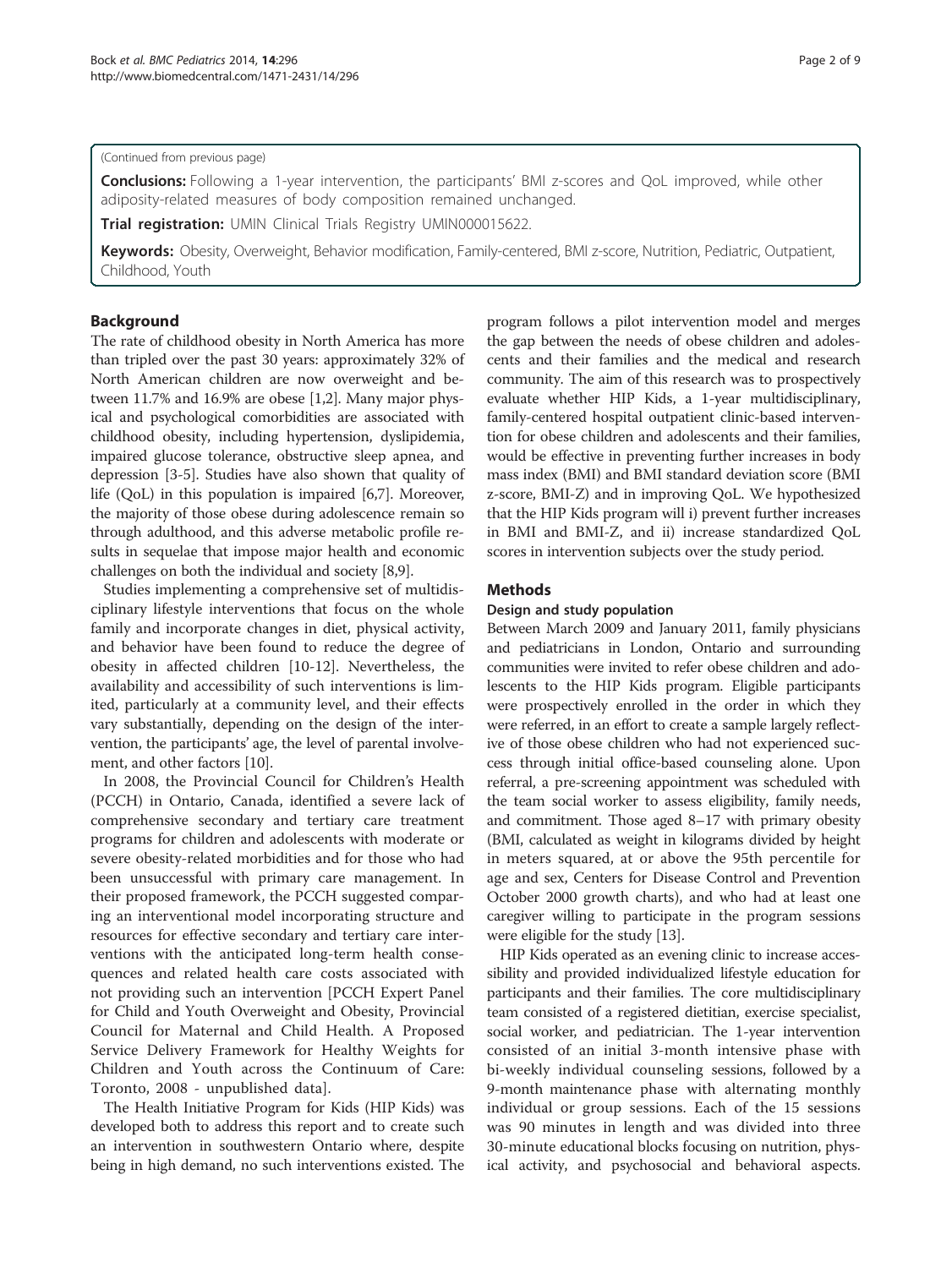These educational blocks were led by a dietitian, exercise specialist, and social worker, respectively. A pediatrician performed the medical assessments and discussed the participant's laboratory results at the initial and exit visits, and provided medical counseling when needed. Although it was only mandatory for the participant and one parent to attend, the participation of both parents, siblings, and other caregivers was continuously encouraged. Session attendance was recorded. Family involvement was central to the program design and included jointly developing strategies for attaining short and long-term goals, as well as the goals themselves. The strategies and skills required for a successful lifestyle modification which were discussed during sessions were based on social cognitive theory discussed by Bandura and on Epstein's model of family-based interventions, and included the following three key domains [\[14-16](#page-8-0)]: (i) nutrition (e.g., Canada's Food Guide recommendations, food label reading, portion size, healthy recipes); (ii) physical activity (e.g., how to incorporate physical activity recommendations into daily life, make them fun, and involve the whole family, limiting screen time); and (iii) parenting/psychosocial factors (e.g., parenting styles, modeling and reinforcing desired behaviors, modifying the home environment). Discussion topics and strategies for overcoming barriers and for meeting previously set goals were all reassessed over the course of the intervention. Struggling families were continuously encouraged and received focused support directed at guiding them to overcome the challenges that had prevented them from achieving their goals. An intake visit was scheduled prior to the start of the program to review details of the program and to perform an initial study assessment (as described below) and a physical examination. Similarly, the exit visit at the end of the program incorporated final assessments and a physical exam, as well as program results, future goals, and participant feedback.

The study was approved by the University of Western Ontario Health Sciences Research Ethics Board and written informed consent was obtained from participating children and caregivers.

## Measures

All assessments were performed at the beginning and at the end of the program (baseline and 12 months). Additional anthropometric and body composition measures were obtained at 3 months, following the intensive phase of the program.

Height (to the nearest 0.1 cm) and weight (to the nearest 0.1 kg) were measured using standardized and calibrated equipment (stadiometer and scale, respectively), and were used to calculate BMI (BMI = weight/height<sup>2</sup>). BMI-Z was calculated using the U.S. Centers for Disease Control and Prevention reference data, which includes data for different ethnicities. Waist circumference (WC)

was measured in the standing position midway between the iliac crest and the lowest rib to the nearest 0.1 cm using a constant tension tape. Body composition (percent body fat (BF%), fat-free mass (FFM)) was assessed through Bioelectrical Impedance Analysis (BIA) using a Tanita TBF-300 GS body composition analyzer (Tanita Corporation, Tokyo, Japan) [[17](#page-8-0)]. The body composition of a subsample of patients was also measured through Dual energy X-ray absorptiometry (DXA) using a Hologic QDR 4500 (Hologic, Inc., Bedford, USA), to assess the correlation between BIA- and DXA-derived measurements [see Additional file [1](#page-7-0)].

Fasting glucose, insulin, LDL and HDL cholesterol, triglycerides, AST, and ALT were measured. A standard oral glucose tolerance test (oGTT) was used to assess glucose tolerance, with impaired glucose tolerance (IGT) defined as a 2-hour plasma glucose between 7.8 and 11.0 mmol/L and diabetes as a 2-hour plasma glucose  $\geq 11.1$  mmol/L. The Homeostasis Model Assessment (HOMA-IR = fasting plasma insulin  $(\mu U/mL) \times$  fasting serum glucose  $(mmol/L)/$ 22.5) was used to determine insulin resistance, defined as a HOMA ≥ 3.0 [[18](#page-8-0)]. Hypertriglyceridemia was defined as triglycerides  $\geq 1.50$  mmol/L.

Three-day food records were used to assess dietary intake and eating patterns with "servings" defined according to Health Canada's "Eating Well with Canada's Food Guide". The Pediatric Quality of Life Inventory 4.0 (PedsQL) Child (age 8–12) and Teen (age 13–18) Report and Parent Reports were used to assess QoL and consisted of 23-item validated self-report questionnaires (maximum total score 100). Reported scores [SD] for Physical and Emotional Functioning in healthy children are 84.4 [17.3] and 80.9 [19.6] (Child Report), and 89.3 [16.4] and 82.6 [17.5] (Parent Report), respectively [\[19\]](#page-8-0). The Physical Activity Questionnaires for children and adolescents (PAQ-C, PAQ-A, ages 8–14 and >14, respectively) were used to assess physical activity behavior from the previous 7 days (minimum score 1, maximum score 5, indicating a low and high physical activity level) [[20](#page-8-0),[21](#page-8-0)].

#### Statistical analyses

Data were analyzed using IBM SPSS Statistics, version 20.0. Continuous variables were expressed as means and standard deviation (SD), and percentages were used to summarize categorical variables. Within-group differences were assessed using a paired sample t-test, and the 95% confidence interval was reported for the mean difference. Skewed continuous variables were reported as median and range, and the Wilcoxon signed-rank test was used to compare median differences between start and finish for skewed continuous variables. A P value < 0.05 was considered statistically significant. An a priori sample size calculation was not performed since this study aimed to pilot our intervention in a first sample of children to inform a subsequent larger trial.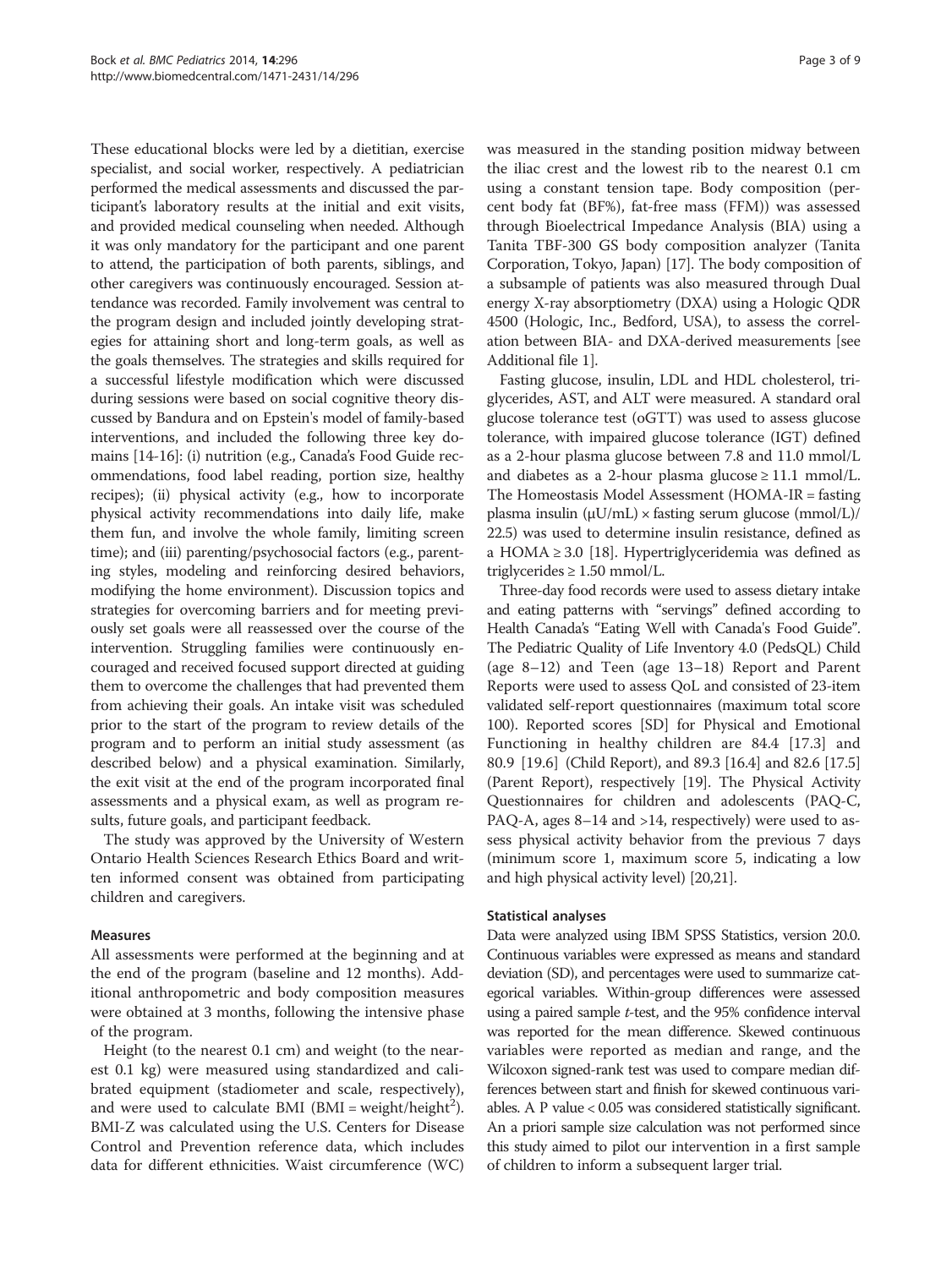#### Results

Of the 88 childern who enrolled, 82 began the intervention. 17 left the study during the first phase of the program and 23 during the second phase (Figure 1). Data for the 42 children who completed the study (retention rate 47.7%) were included in the final analysis. Reasons given for leaving the intervention included: too busy (5), lack of interest (5), program not meeting needs (4), moving (3), while 25 families did not provide a reason for their discontinuation (Figure 1). Of those who withdrew, multiple participants verbally stated that they have found it challenging to build a trustful relationship with new members of the research team following changes in staff.

Of the 42 children (21 boys) who completed the study, mean age [SD] at baseline was 12.8 [3.14] years. 34 children (81%) were Caucasian, two (4.8%) were African American and Hispanic, respectively, one (2.4%) was of Aboriginal descent, and 3 (7.1%) were of Arabic descent. Mean Tanner Stage was 3, mean BMI [SD] was 31.96 [5.94] kg/m2 , and mean BMI-Z was [SD] 2.19 [0.34]. QoL (specifically physical and emotional functioning) was impaired according to both the children's and parental assessments, with mean baseline scores [SD] of 74.5 [16.5] and 63.7 [19.4] for physical functioning, and 69.0 [14.9] and 64.0 [18.3] for emotional functioning. 20 participants were insulin-resistant, 1 had IGT, 10 had acanthosis nigricans,

and 11 had hypertriglyceridemia. Mean baseline characteristics were similar between the study population and those who withdrew. A breakdown by gender, however, revealed that those who withdrew were more likely to be female and were, on average, 1.2 years older and more obese (higher BMI, % body fat, WC) than girls in the study group (Table [1\)](#page-4-0).

Participants attended a mean [SD] of 75% [15.0] of all educational sessions. Following the first, more intensive program phase, BMI-Z slightly decreased (mean [SD] −0.04 [0.09]; 95% CI −0.07 to −0.02; P = .004), and BMI remained largely unchanged (mean [SD] -0.07 [1.01]; 95% CI −0.39 to 0.24;  $P = .66$ ). Body composition did not change in a statistically significant way (Table [2](#page-4-0)). BMI-Z significantly decreased by the end of the 1-year program (mean [SD] -0.07 [0.11]; 95% CI −0.11 to −0.04; P = <.001). BMI increased (mean [SD] 0.80 [1.57]; 95% CI 0.31 to 1.29), but mean %BF and WC remained largely unchanged. FFM significantly increased (mean [SD] 4.02 [6.27] kg; 95% CI 1.90 to 6.14;  $P = <.001$ , Table [3](#page-5-0)).

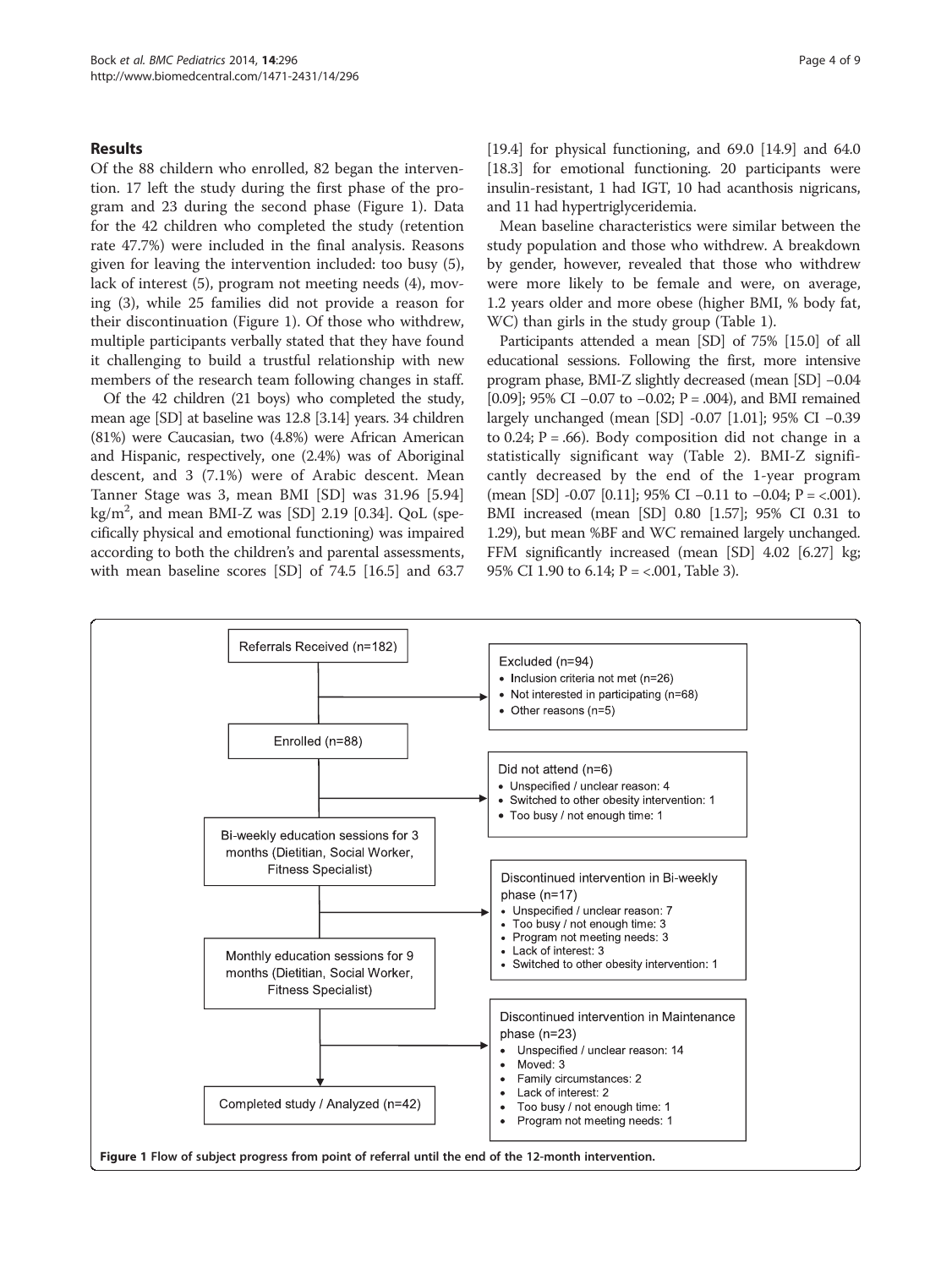|                                                                | Study population $(n = 42)$ |                |               | Population that withdrew $(n = 46)$ |               |                |
|----------------------------------------------------------------|-----------------------------|----------------|---------------|-------------------------------------|---------------|----------------|
|                                                                | <b>Total</b>                | <b>Boys</b>    | Girls         | Total                               | <b>Boys</b>   | Girls          |
| n, No. (%)                                                     | 42 (100)                    | 21(50.0)       | 21(50.0)      | 46 (100)                            | 16 (34.8)     | 30 (65.2)      |
| Age, mean (SD), y                                              | 12.8(3.14)                  | 13.5 (2.59)    | 12.2 (3.49)   | 12.7(2.95)                          | 11.14(2.11)   | 13.43 (3.02)   |
| Body mass index, mean (SD), $\text{kg/m}^2$                    | 31.96 (5.94)                | 32.63 (5.97)   | 31.29 (5.67)  | 32.08 (6.49)                        | 29.17 (6.88)  | 33.63 (5.69)   |
| Body mass index z -score, mean (SD)                            | 2.19(0.34)                  | 2.16(0.34)     | 2.22(0.34)    | 2.19(0.32)                          | 2.08(0.35)    | 2.25(0.29)     |
| Waist circumference, mean (SD), cm                             | 103.10 (14.66)              | 107.35 (15.47) | 97.84 (11.60) | 102.26 (16.32)                      | 97.09 (16.78) | 104.94 (15.41) |
| Body fat (BIA), mean (SD), %                                   | 40.95 (7.24)                | 39.96 (9.01)   | 41.95 (4.64)  | 41.89 (6.86)                        | 37.26 (7.25)  | 44.87 (4.95)   |
| Fat-free mass (BIA), mean (SD), kg                             | 48.89 (15.00)               | 53.61 (16.89)  | 44.16 (10.94) | 44.55 (10.67)                       | 38.72 (7.70)  | 48.55 (7.45)   |
| Tanner Stage, mean (SD)                                        | 3(1.66)                     | 3(1.62)        | 3(1.70)       | 3(1.73)                             | 2(1.39)       | 4(1.54)        |
| QoL - Physical Functioning Score,<br>Child report, mean (SD)   | 74.45 (16.47)               | 75.18 (13.19)  | 73.79 (18.93) | 75.05 (15.89)                       | 78.26 (10.84) | 73.39 (17.73)  |
| QoL - Physical Functioning Score,<br>Parent report, mean (SD)  | 63.70 (19.43)               | 60.20 (20.90)  | 67.21 (17.13) | 64.17 (17.86)                       | 70.97 (13.23) | 60.21 (18.97)  |
| QoL - Emotional Functioning Score,<br>Child report, mean (SD)  | 69.04 (14.86)               | 67.54 (15.00)  | 70.40 (14.59) | 68.66 (17.16)                       | 66.78 (16.28) | 69.63 (17.52)  |
| QoL - Emotional Functioning Score,<br>Parent report, mean (SD) | 64.02 (18.29)               | 68.48 (20.65)  | 70.34 (15.19) | 63.19 (16.66)                       | 65.70 (14.28) | 61.73 (17.74)  |
| Physical activity score, mean (SD)                             | 2.26(0.76)                  | 2.40(0.82)     | 2.12(0.67)    | 2.47(0.63)                          | 2.69(0.61)    | 2.37(0.61)     |

<span id="page-4-0"></span>Table 1 Baseline characteristics of the total sample (Study population and Population that withdrew), separated by sex

QoL parameters, expressed through the physical and emotional functioning scores, improved over the course of the study. Increases in both parent-reported scores (mean [SD] 11.3 [19.2]; 95% CI 4.7 to 17.9; P = .001, and mean [SD] 7.7 [15.7]; 95% CI 2.3 to 13.0; P = .007, respectively), and in the child-reported emotional functioning score (mean [SD] 7.9 [14.3]; 95% CI 3.2 to 12.7;  $P = .002$ ) reached statistical significance (Table [3](#page-5-0)). The Physical Activity Score increased by 9.7%, reflecting a trend towards improvement  $(P = .06)$ .

With regard to nutrition parameters, reported daily consumption of sugar-sweetened beverages decreased  $(P = .01)$ , as did the intake of milk and alternative products ( $P = .05$ ). None of the other nutrition or laboratory parameters assessed during the study showed any statistically significant improvements (Table [4](#page-5-0)).

Table 2 Anthropometric and body composition changes from baseline to 3 months (end of the intensive program phase)

|                                  | Mean (SD)<br>difference | 95% CI             | P value |
|----------------------------------|-------------------------|--------------------|---------|
|                                  |                         | $(n = 41)$         |         |
| Height, cm                       | 1.00(1.07)              | 0.66 to 1.34       | < 0.01  |
| Body mass index, $\text{kg/m}^2$ | $-0.07(1.01)$           | $-0.39$ to 0.24    | 0.66    |
| Body mass index z -score         | $-0.04(0.09)$           | $-0.07$ to $-0.02$ | < 0.01  |
| Body fat (BIA), %                | $-1.39(5.15)$           | $-3.05$ to 0.28    | 0.10    |
| Fat-free mass (BIA), kg          | 0.99(4.96)              | $-0.62$ to 2.60    | 0.22    |

The total program delivery cost per participant was \$3240 (CAD), based on material costs and 836 face-toface and 418 indirect staff hours per year.

## **Discussion**

This study assessed whether the HIP Kids program prevented further increases in participants' BMI and BMI-Z, and whether it improved QoL. During the initial phase of the intervention, the participants' BMI-Z decreased and their BMI did not increase. During the second, less intensive 9-month maintenance phase, BMI-Z continued to decrease, but BMI increased. Participant growth may explain this discrepancy, where absolute BMI increased in these growing children due to an increase in absolute weight. Our findings that only FFM (but not % BF or WC) increased over the study period support this notion. Increases in muscle mass secondary to increased levels of physical activity may have also contributed to the observed increase in FFM and BMI. BMI-Z, a measure adjusted for height, age, and sex relative to a smoothed reference distribution, seems more fitting for taking such growthrelated changes into account [\[22\]](#page-8-0). Additionally, although BMI and BMI-Z are known to correlate with adiposity and have been commonly used as primary outcome measures in lifestyle interventions, they have limitations. For example, neither parameter can differentiate between lean body mass and body fat. We included measures of body composition as secondary outcomes in our study to address this limitation. Furthermore, since the onset of puberty varies among children,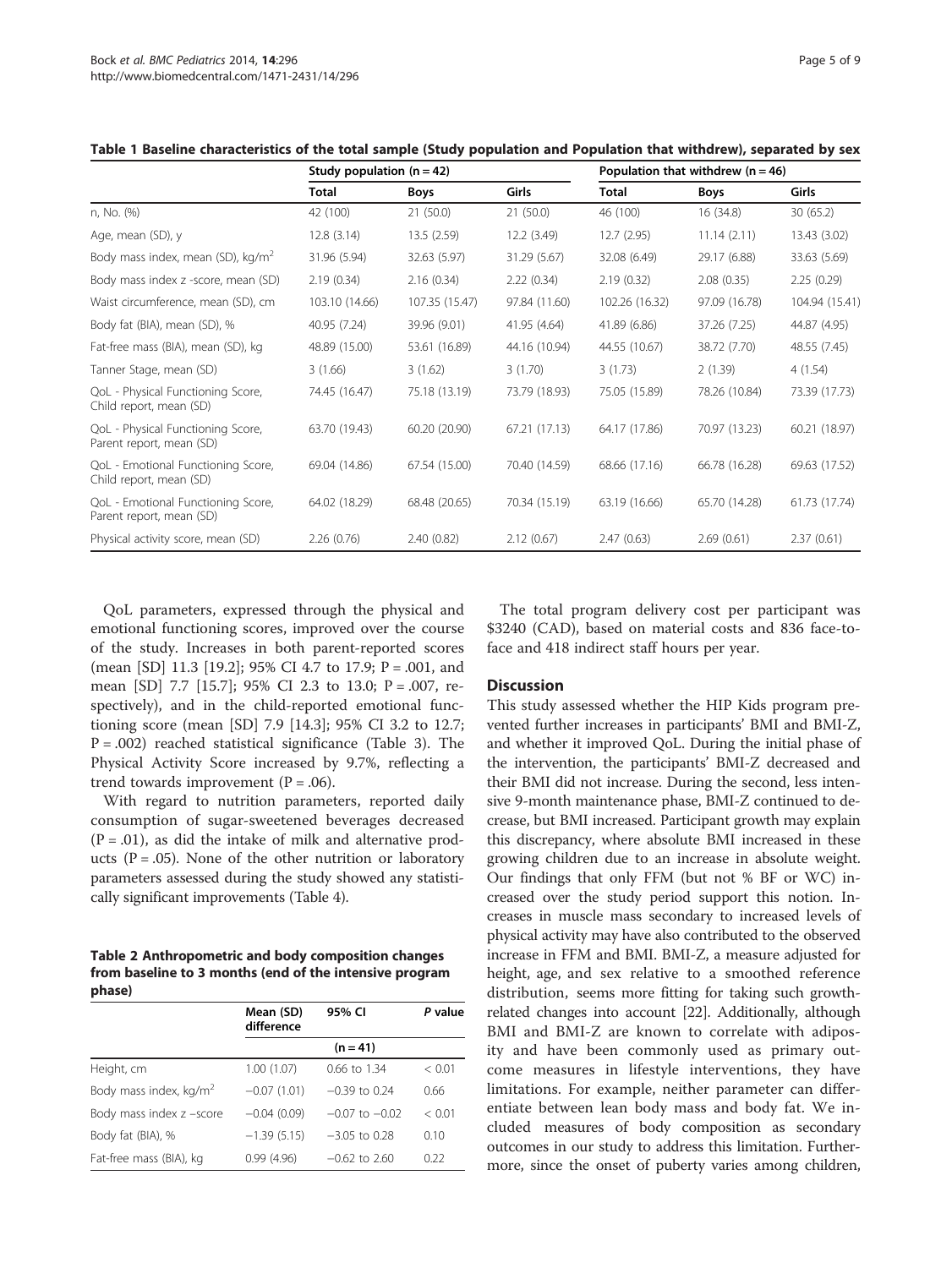|                                                  | Mean (SD) difference | 95% CI             | P value |
|--------------------------------------------------|----------------------|--------------------|---------|
|                                                  |                      |                    |         |
| Height, cm                                       | 4.25(3.07)           | 3.29 to 5.20       | < 0.01  |
| Body mass index, kg/m <sup>2</sup>               | 0.80(1.57)           | 0.31 to 1.29       | < 0.01  |
| Body mass index z-score                          | $-0.07(0.11)$        | $-0.11$ to $-0.04$ | < 0.01  |
| Waist circumference, cm                          | $-0.31(5.90)$        | $-2.25$ to 1.63    | 0.75    |
| Body fat (BIA), %                                | $-0.73(5.18)$        | $-2.48$ to 1.03    | 0.41    |
| Fat-free mass (BIA), kg                          | 4.02(6.27)           | 1.90 to 6.14       | < 0.01  |
| QoL - Physical Functioning Score, Child report   | 5.34(17.12)          | 0.45 to 11.14      | 0.07    |
| QoL - Physical Functioning Score, Parent report  | 11.34 (19.20)        | 4.74 to 17.94      | < 0.01  |
| QoL - Emotional Functioning Score, Child report  | 7.94 (14.32)         | 3.16 to 12.71      | < 0.01  |
| QoL - Emotional Functioning Score, Parent report | 7.65 (15.69)         | 2.26 to 13.04      | 0.01    |
| Physical Activity Score                          | 0.22(0.69)           | $-0.01$ to 0.45    | 0.06    |

<span id="page-5-0"></span>Table 3 Changes in anthropometrics, body composition, quality of life, and physical activity from baseline to 12 months

BMI-Z may have decreased if the majority of study participants experienced an earlier growth spurt than their age-matched peers in the reference population. Data on growth spurt onset and peak growth velocity for the CDC reference population is not available to provide a comparison.

The BMI-Z of our study population decreased by 0.07 (mean; 95% CI −0.11 to −0.04). While this is a modest, albeit statistically significant decrease, it is in accordance with findings from recent meta-analyses of RCTs that showed that when pooled together, outpatient childhood obesity treatment programs produced a decrease in

BMI-Z of 0.06 to 0.10 compared to control or minimal intervention groups [[23](#page-8-0),[24](#page-8-0)].

Obese children and adolescents are highly at risk of developing significant impairments in QoL. Contributing factors include lower levels of self-esteem, self-confidence, and physical activity, bullying, and a higher risk of depression [\[6](#page-7-0),[7,](#page-7-0)[25\]](#page-8-0). Longitudinal studies have also indicated that pediatric obesity both precedes and predicts the development of low self-esteem [\[7](#page-7-0)]. It is not surprising, then, that the baseline QoL scores of our study population indicated a lower QoL. This is consistent with crosssectional results from Schwimmer et al., who used the

| Table 4 Changes in laboratory and nutrition parameters from baseline to 12 months (end of program) |  |  |  |  |  |  |
|----------------------------------------------------------------------------------------------------|--|--|--|--|--|--|
|----------------------------------------------------------------------------------------------------|--|--|--|--|--|--|

| Laboratory values $(n = 37)$                  | Mean (SD) baseline  | Mean (SD) 12 months    | 95% CI           | P value |
|-----------------------------------------------|---------------------|------------------------|------------------|---------|
| Insulin, pmol/L                               | 110.90 (59.15)      | 135.51 (79.824)        | $-4.83$ to 54.05 | 0.10    |
| Glucose (fasting), mmol/L                     | 4.91 (0.38)         | 5.04(0.37)             | 0.01 to 0.24     | 0.04    |
| <b>HOMA-IR</b>                                | 3.50 (1.91)         | 4.31(2.55)             | $-0.15$ to 1.78  | 0.10    |
| HDL-cholesterol, mmol/L                       | 1.11(0.26)          | 1.14(0.30)             | $-0.03$ to 0.08  | 0.36    |
| LDL-cholesterol, mmol/L                       | 2.33(0.53)          | 2.41(0.60)             | $-0.11$ to 0.25  | 0.42    |
| Triglycerides, mmol/L                         | 1.26(0.63)          | 1.28(0.52)             | $-0.17$ to 0.19  | 0.90    |
| Aspartate aminotransferase, U/L               | 26.46 (7.15)        | 24.26 (10.65)          | $-5.39$ to 0.99  | 0.17    |
| Alanine aminotransferase, U/L                 | 30.35 (16.00)       | 28.26 (21.82)          | $-9.06$ to 4.88  | 0.55    |
| Nutrition parameters $(n = 30)$               |                     |                        |                  |         |
| Fruit & vegetables (servings/day)             | 4.45(2.56)          | 5.22 (3.20)            | $-1.81$ to 0.27  | 0.14    |
| Grain products (servings/day)                 | 6.36(2.35)          | 5.75(2.05)             | $-0.40$ to 1.60  | 0.23    |
| Milk & Alternatives (servings/day)            | 2.58(1.22)          | 2.19(1.16)             | 0.00 to 0.78     | 0.05    |
| Meat & Alternatives (servings/day)            | 1.86(0.86)          | 1.74(1.01)             | $-0.27$ to 0.50  | 0.55    |
| Snack consumption (servings/day)              | 1.82(0.77)          | 1.59(0.95)             | $-0.14$ to 0.60  | 0.17    |
| Sugar-sweetened beverages (servings/day)'     | $0.33(0.00 - 2.33)$ | $0.00$ $(0.00 - 2.00)$ |                  | 0.01    |
| Juice consumption (servings/day) <sup>1</sup> | $0.33(0.00 - 5.33)$ | $0.33(0.00 - 3.00)$    |                  | 0.77    |

<sup>1</sup>Results expressed as median (range) due to unequally distributed (skewed) values.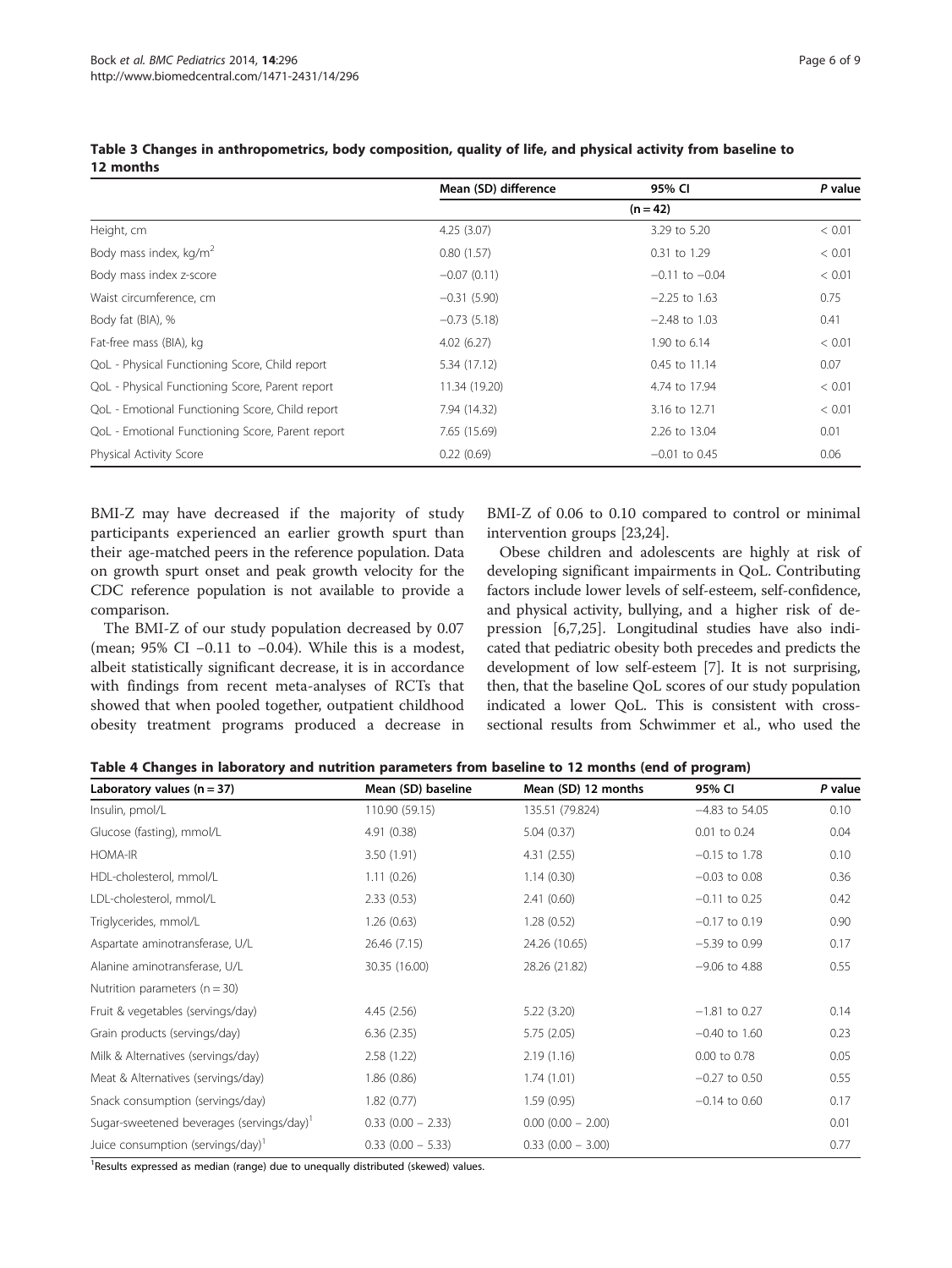same QoL assessment tool and found mean QoL scores between 60.9 and 71.0 in a cohort of more obese children, compared to scores between 80.9 and 92.5 in healthy children [\[26\]](#page-8-0). Our study demonstrated that the intervention led to a statistically significant improvement in QoL, with mean score increases ranging from 5.3 to 11.3. This adds to the limited data showing that multidisciplinary, familycentered, outpatient lifestyle interventions may improve QoL in obese children and adolescents [\[6](#page-7-0)[,27,28](#page-8-0)].

With regard to effects on physical activity (PA), although the 9.7% increase in the PAQ score over the course of the program may be interpreted as a positive trend, it did not reach statistical significance. PAQ may be more sensitive at capturing moderate-to-vigorous PA and consequently less sensitive at capturing overall physical activity [\[21](#page-8-0)]. Measures based on self-reporting also have limitations such as potential recall bias, reporting inaccuracies based on other factors such as feeling ashamed for not reaching set goals or for poor adherence, or wanting to provide answers that are thought to be desired. The emotional state of the participant when filling in the questionnaire may also play a role. Therefore, the reported PA performed over the previous 7 days may not have been completely accurate. On the other hand, while counseling on how to achieve a more active lifestyle was a regular part of all educational sessions, actual moderateto-vigorous intensity PA was only provided during group sessions. This may not have been enough to promote a significant day-to-day increase in higher-intensity PA in participants' daily routines.

With the exception of sugar-sweetened beverage (SSB) and milk and alternative product consumption, no statistically significant changes were seen in the laboratory and nutrition parameters assessed during the study. Improvements in insulin sensitivity through PA are well documented in the literature published on this topic. LeBlanc et al. also demonstrated a dose–response relationship between the amount of moderate-to-vigorous PA and improvements in lipid parameters [[29](#page-8-0)]. It is therefore possible that a more pronounced increase in PA would have been necessary to produce a positive effect on the laboratory-based outcomes. A greater reduction in BF may have also contributed to an improved insulin sensitivity and lipid profile.

The observed decrease in SSB consumption must be interpreted with caution. Not only were the values skewed, but the reported intake both at baseline and especially at 12 months was much lower than values seen in the literature for this population, which may indicate underreporting [[30](#page-8-0)].

Our study possesses several strengths, including a multidisciplinary, family-centered design according to evidencebased recommendations [\[12,31](#page-8-0)]. Program session frequency (bi-weekly to monthly) was also consistent with findings from Hampl et al., whose study showed that 74% of the 24 U.S. pediatric obesity clinics and 78% of the 24 U.S. pediatric obesity programs included in their analysis offered these session intervals [\[32\]](#page-8-0). Conducting the majority of program sessions as individual sessions also allowed us to tailor counseling and goal setting according to each family's needs and their specific obesity-related triggers.

There is still little data on the impact of obesity interventions on QoL in children and adolescents and a need for more research in this area has been identified [\[6](#page-7-0)]. Our results add to the limited data that indicate that multidisciplinary obesity interventions can have a positive impact on QoL and provide more detailed insight into specific QoL domains using a validated and recognized tool.

Furthermore, given the current prevalence of childhood obesity, generating information on related health care costs is becoming increasingly important. Therefore, our data on program delivery costs may assist others in determining program budgets and in calculating health care costs for this type of study population.

This study also has several limitations. As a pilot study designed to meet the clinical needs of our local population, this phase of HIP Kids was not designed as a controlled trial. Since an a priori sample size calculation was not performed, non-significant findings may have been the result of inadequate statistical power. The attrition rate of 52% was also somewhat higher than the up to 42% reported in recent meta-analyses for RCTs examining pediatric obesity interventions and reporting dropout rates [\[10](#page-7-0)]. Of note, most of the analyzed studies did not adequately report attrition. Given that two-thirds of those who withdrew from our study were adolescent girls, HIP Kids may not have properly met the needs of female participants. Tailoring the program more specifically to the different needs and expectations of adolescent boys and girls may have reduced attrition. This would be in keeping with data by Knöpfli et al., who demonstrated significant gender-related differences in intervention outcomes favoring boys in a larger inpatient cohort [\[33\]](#page-8-0). Other potential contributing factors may have included a lack of standardized motivational pre-screening, accepting participants living up to 1.5 hours driving distance away, a hospitalrather than a community-based program location, and the decreased frequency of sessions during the 9-month maintenance phase of the program. The latter may not have been sufficient to keep participants motivated and committed. Also, staff changes during the course of the program may have affected the ability of some participants to maintain a trustful relationship with the team and may have contributed to the observed attrition. Still, a thorough interview process and mandatory standardized training of all newly hired personnel had been in place to minimize the impact of staff changes on attrition.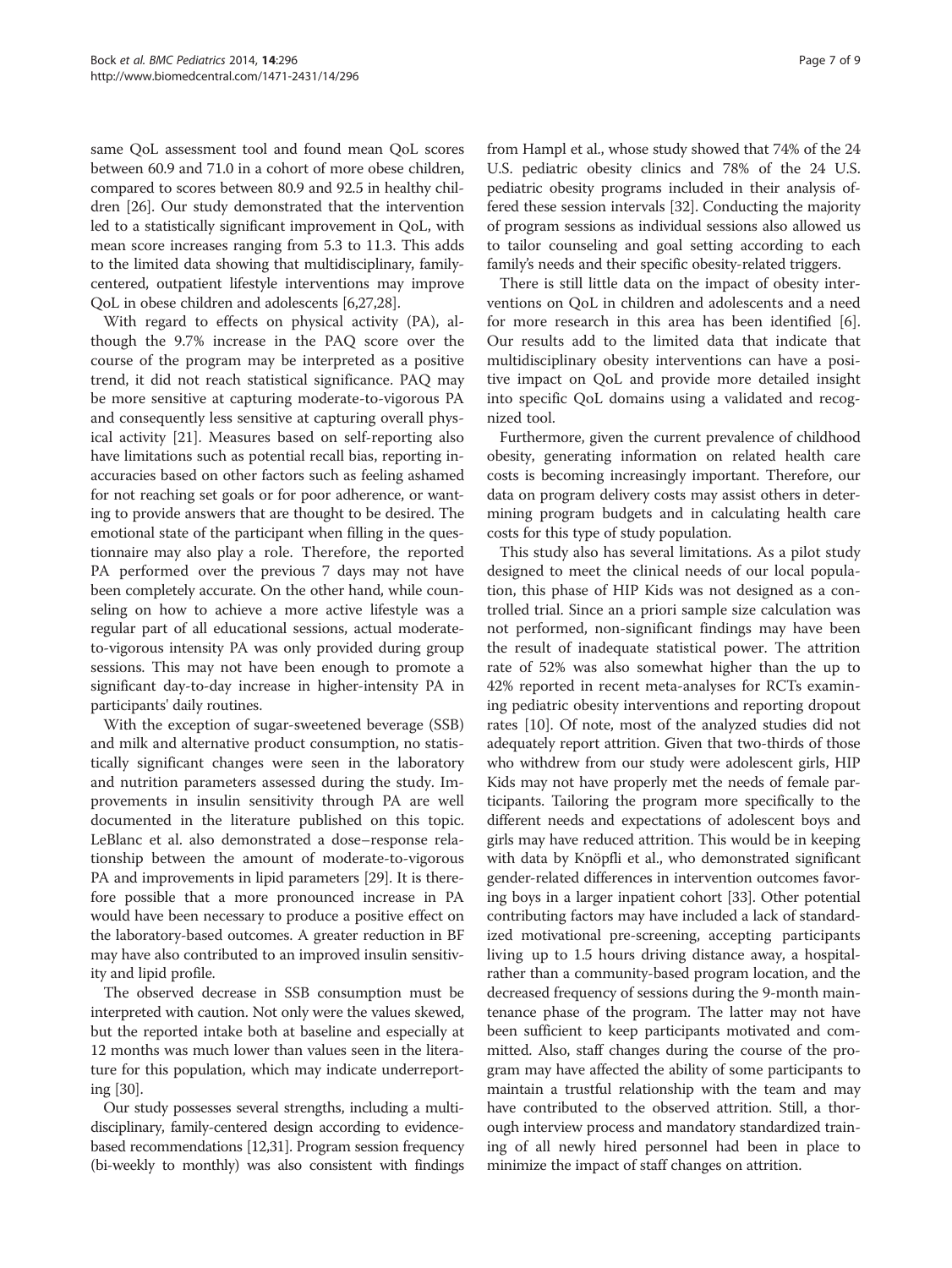## <span id="page-7-0"></span>Conclusion

In an era when obesity has become one of the most prevalent health concerns for children and adolescents, there is still a need for more data to determine the ideal design and the effectiveness of treatment interventions for this condition. This pilot study served to create and assess a program based on the 2008 PCCH recommendations in southwestern Ontario, Canada, where none existed before, and to estimate the costs associated with providing such an intervention.

The results of our study indicate that although the HIP Kids multidisciplinary lifestyle intervention program did not prevent the participants' raw BMI score from increasing over the course of the intervention, it reduced participants' BMI-Z scores, improved health-related QoL outcomes and prevented further increases in other measures of adiposity (% BF, WC). Our results also suggest that raw BMI may not correlate strongly enough with changes in adiposity to be a useful primary outcome parameter for determining the effectiveness of pediatric obesity intervention studies. Future research into the development of effective intervention strategies in the studied population should focus on the following: (i) generating more data on health-related QoL outcomes; (ii) examining whether a community setting is more effective than a hospital setting and if this leads to a higher retention rate; and (iii) tailoring interventions to the gender-specific needs of obese adolescents. Lastly, to further improve retention, interventions should include a standardized, motivational pre-screening tool (a "Readiness to Change" assessment), and researchers may consider defining a maximal residential radius from the program site in their inclusion criteria.

## Additional file

[Additional file 1: Table S1.](http://www.biomedcentral.com/content/supplementary/s12887-014-0296-1-s1.docx) Correlation between BIA- and DXA-derived body composition measures at baseline and 12 months in a subsample of participants. This data shows our correlation analysis of body composition measures derived by BIA and DXA in a subsample of participants and demonstrates that the two compared methods very highly correlate for measuring fat-free mass and highly correlate for measuring body fat.

#### Abbreviations

BF%: Percent body fat; BMI: Body mass index; BMI-Z: BMI z-score; FFM: Fat-free mass; IGT: Impaired glucose tolerance; oGTT: Oral glucose tolerance test; PAQ-C/PAQ-A: Physical Activity Questionnaire for children/for adolescents; PCCH: Provincial Council for Children's Health; PedsQL: Pediatric Quality of Life Inventory 4.0; QoL: Quality of Life; WC: Waist circumference.

#### Competing interests

The authors declare that they have no competing interests.

#### Authors' contributions

DB participated in the conception of the study, in data acquisition, in performing the statistical analysis, and drafted the manuscript. TR participated in the conception of the study, in data acquisition, in study administration, and assisted in drafting the manuscript. JS performed the statistical analysis, and critically reviewed the manuscript. MR participated in data acquisition, and critically reviewed the manuscript. KN participated in

data acquisition, and critically reviewed the manuscript. GF participated in the conception of the study, in data acquisition, and critically reviewed the manuscript. RR participated in data acquisition, and critically reviewed the manuscript. CC participated in the conception of the study, in data acquisition, and critically reviewed the manuscript. All authors read and approved the final manuscript.

#### Acknowledgements

We thank all children, their families, and all team members who participated in the HIP Kids study. We especially thank Johanna Kaipainen, RD, for spearheading the first clinical HIP Kids initiative in 2007, a clinical program from which the current study was developed. We also thank Marta Kobrzynski, research assistant to Guido Filler, for her final editing. The Quality of Life assessment described in this study was carried out using the PedsQL™ developed by Dr. James W. Varni. The Physical Activity Questionnaire for Older Children (PAQ-C) and Adolescents (PAQ-A) used in this study was developed by Dr. Kent C. Kowalski and colleagues.

Funding support for this study was provided by the Children's Health Foundation, London, Ontario, Canada, and Green Shield Canada.

#### Author details

<sup>1</sup>Department of Pediatrics, Children's Hospital, London Health Sciences Centre, Western University, 800 Commissioners Road East, London, ON N6A 5W9, Canada. <sup>2</sup> Division of Pediatric Cardiology and Intensive Care Medicine, Hannover Medical School, Carl-Neuberg Str. 1, 30625 Hannover, Germany. <sup>3</sup> Lawson Health Research Institute, 750 Base Line Road, Suite 300, London ON N6C 2R5, Canada. <sup>4</sup>Children's Health Research Institute, 800 Commissioners Road East, London, ON N6C 2V5, Canada. <sup>5</sup>Rems Murr Kliniken, Department of Pediatrics, Winnender Str. 45, 71334 Waiblingen, Germany. <sup>6</sup>Division of Food & Nutritional Sciences, Brescia University College Western University, 1285 Western Rd, London, ON N6G 1H2, Canada.

#### Received: 12 June 2014 Accepted: 17 November 2014 Published online: 05 December 2014

#### References

- 1. Roberts KC, Shields M, De Groh M, Aziz A, Gilbert JA: Overweight and obesity in children and adolescents: results from the 2009 to 2011 Canadian Health Measures Survey. Health Rep 2011, 2012(23):37–41.
- 2. Ogden CL, Carroll MD, Kit BK, Flegal KM: Prevalence of obesity and trends in body mass index among US children and adolescents, 1999–2010. JAMA 2012, 307:483–490.
- 3. Abrams P, Levitt Katz LE: Metabolic effects of obesity causing disease in childhood. Curr Opin Endocrinol Diabetes Obes 2011, 18:23–27.
- 4. Weiss R, Caprio S: The metabolic consequences of childhood obesity. Best Pract Res Clin Endocrinol Metab 2005, 19:405–419.
- 5. Luppino FS, de Wit LM, Bouvy PF, Stijnen T, Cuijpers P, Penninx BWJH, Zitman FG: Overweight, obesity, and depression: a systematic review and meta-analysis of longitudinal studies. Arch Gen Psychiatry 2010, 67:220–229.
- 6. Griffiths LJ, Parsons TJ, Hill AJ: Self-esteem and quality of life in obese children and adolescents: a systematic review. Int J Pediatr Obes 2010, 5:282–304.
- 7. Wang F, Wild TC, Kipp W, Kuhle S, Veugelers PJ: The influence of childhood obesity on the development of self-esteem. Health Rep 2009, 20:21–27.
- Singh AS, Mulder C, Twisk JW, Van Mechelen W, Chinapaw MJ: Tracking of childhood overweight into adulthood: a systematic review of the literature. Obes Rev 2008, 9:474–488.
- 9. Herman KM, Craig CL, Gauvin L, Katzmarzyk PT: Tracking of obesity and physical activity from childhood to adulthood: the Physical Activity Longitudinal Study. Int J Pediatr Obes 2009, 4:281–288.
- 10. Oude Luttikhuis H, Baur L, Jansen H, Shrewsbury VA, O'Malley C, Stolk RP, Summerbell CD: Interventions for treating obesity in children. Cochrane Database Syst Rev 2009, 1, CD001872.
- 11. Barlow SE, the Expert committee: Expert committee recommendations regarding the prevention, assessment, and treatment of child and adolescent overweight and obesity: summary report. Pediatrics 2007, 120(Suppl 4):S164–S192.